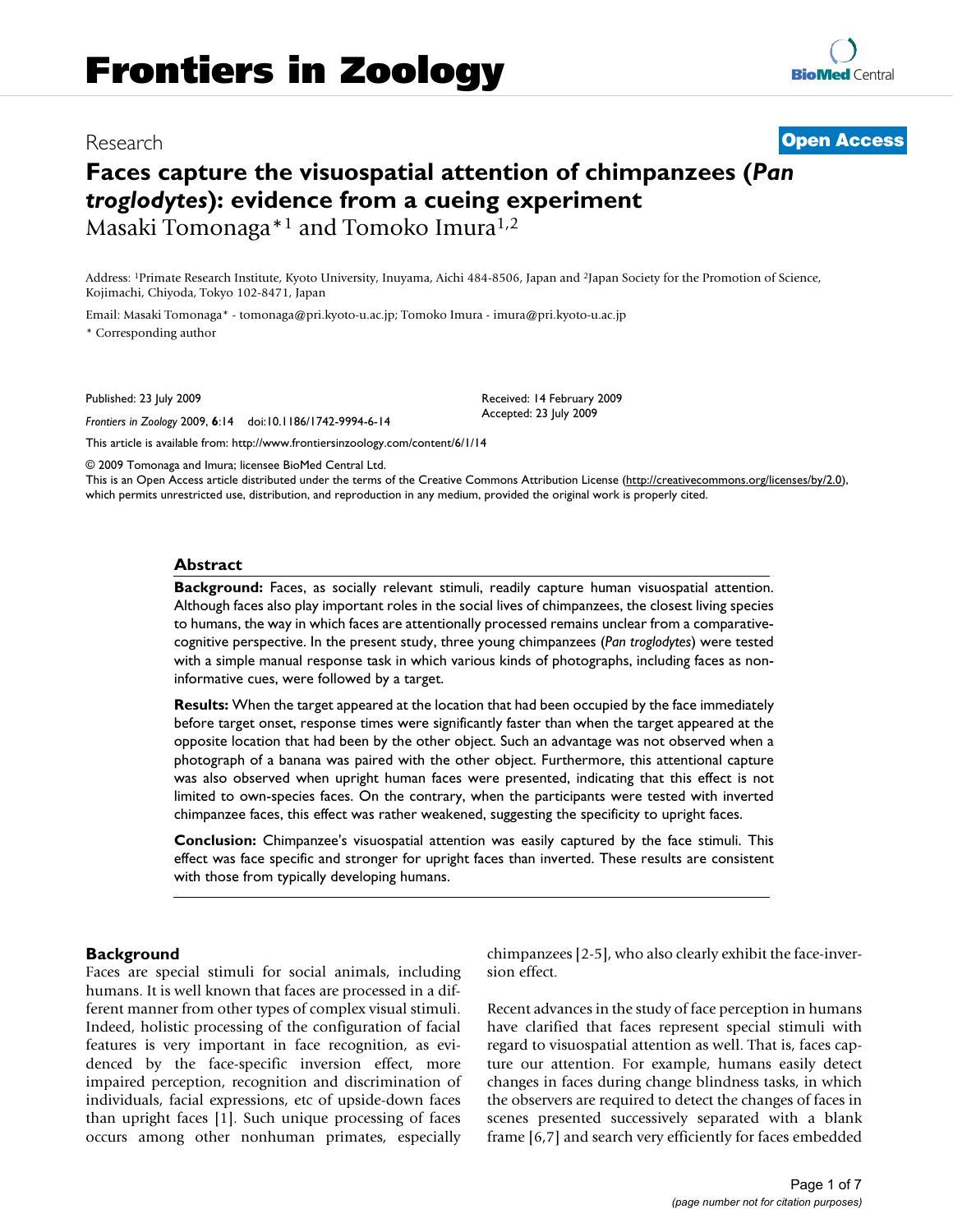in a display of non-face objects [8]. Conversely, if a face is presented as one of the distractors in a search display (a singleton distractor) during a visual search for some other object (e.g., a butterfly), humans take longer to detect the target than when the face did not appear as a singleton distractor [9,10]. This phenomenon, known as stimulusdriven attentional capture [11], occurs "only when the attribute that elicits it is independent of the observer's state of attentional readiness" (p. 157). Recently, this attentional capture effect with face stimuli was observed in humans under the simpler attention-cueing task which was similar to the present task than the visual search tasks, but only when the upright faces were presented, not inverted faces [12,13].

Several aspects of chimpanzee attention are similar to those of human attention [14]. Chimpanzees have shown impaired detection of the target under the change blindness task as humans [15], and have efficiently detected faces among non-face objects [16]. Furthermore, the visuospatial attention of chimpanzees was readily captured by a task-irrelevant singleton distractor [17]. Based on these findings about face perception and attentional processing in chimpanzees, we tested whether the visuospatial attention of chimpanzees would be captured by faces presented peripherally. We hypothesized that chimpanzees would demonstrate face-driven attentional capture. To test this hypothesis, we used a simple target detection task with a "double-cueing" paradigm [12,13]. In this task, chimpanzees were required to touch the target that was presented after the cueing photographs. This task did not explicitly require the discrimination of photographs (i.e., contents of photographs were task-irrelevant), and thus would be simpler with regard to the task-demand level than the visual search task. We had already found that chimpanzees showed faster response times when the single cue appeared at the same location as the forthcoming target versus at another location [18]. Therefore, under the double-cueing paradigm, we predicted that the manual response times of the chimpanzees would be faster when the face was presented at the same location as the forthcoming target than when the target appeared at the opposite location. To verify this effect was face-specific, we also used the other type of stimuli, that is, bananas as control condition, since the food items have ecologically relevant for the chimpanzees and they readily and preferably categorize food items against the other natural objects [19].

Furthermore, to confirm the attentional capture effect was face-specific and/or generalizable to other types of faces, we additionally tested the chimpanzees after the first series of experiment using the other-species faces, that is, humans. And to test whether this effect is closely related to face-specific processing, we further tested them using inverted chimpanzee faces. Previous studies clearly showed that chimpanzees perceived human faces in very similar manner to chimpanzee faces [3-5], and exhibited deteriorated perception for inverted faces [2-5]. Thus, we predicted that the chimpanzees would show the attentional capture effect for upright human faces, but would be weakened when inverted chimpanzee faces were presented [but see [13]].

# **Methods**

# *Participants*

Three young chimpanzees (1 male and 2 females, aged 5– 6 years during the experiments) participated in this study (Fig. 1A). They were raised by their biological mothers and are members of a social group comprised of 14 individuals living in an indoor and an environmentallyenriched outdoor compound (770 m2) in the Primate Research Institute, Kyoto University, Japan[20]. They have been participating in various kinds of perceptual-cognitive experiments since they were neonates [20] and learned about the computer-controlled tasks at about 1 year of age [21]. Before the present experiments, the chimpanzees had been presented with various kinds of photographs but had not experienced differential reinforcement for choosing face stimuli. No special food or water deprivation was involved in the present study. Care and use of the chimpanzees adhered to the 2002 version of the "Guide for care and use of laboratory primates" of the Institute. The research design was approved by the Animal Welfare and Animal Care Committee of the Institute.

# *Materials*

Experiments were conducted in an experimental booth  $(1.8 \times 2.15 \times 1.75 \text{ m})$  in the experimental room adjacent to the chimpanzee facility. Each chimpanzee voluntarily traveled to the booth via an overhead walkway connecting the facility and the booth. We used a 17-inch LCD monitor (1280  $\times$  1024 pixels, pixel size: 0.264 mm  $\times$  0.264 mm) with the touch panel installed on the wall of the booth (see Fig. 1a). Viewing distance was approximately 40 cm. The food reward (small piece of apple or raisin) was delivered by a universal feeder. All equipments and experimental events were controlled by a PC.

We prepared 14 categories of color photographs (3.9 cm × 3.9 cm), including upright and inverted unfamiliar chimpanzee faces, upright unfamiliar human faces, bananas, bicycles, birds, cars, cups, flowers, houses, trains, and so on. The other categories than faces were randomly chosen by the experimenters from the photograph-file library. Each category contained five different photographs.

# *Experimental Procedure*

We required chimpanzees to perform a simple manual response task in which they were required to touch the tar-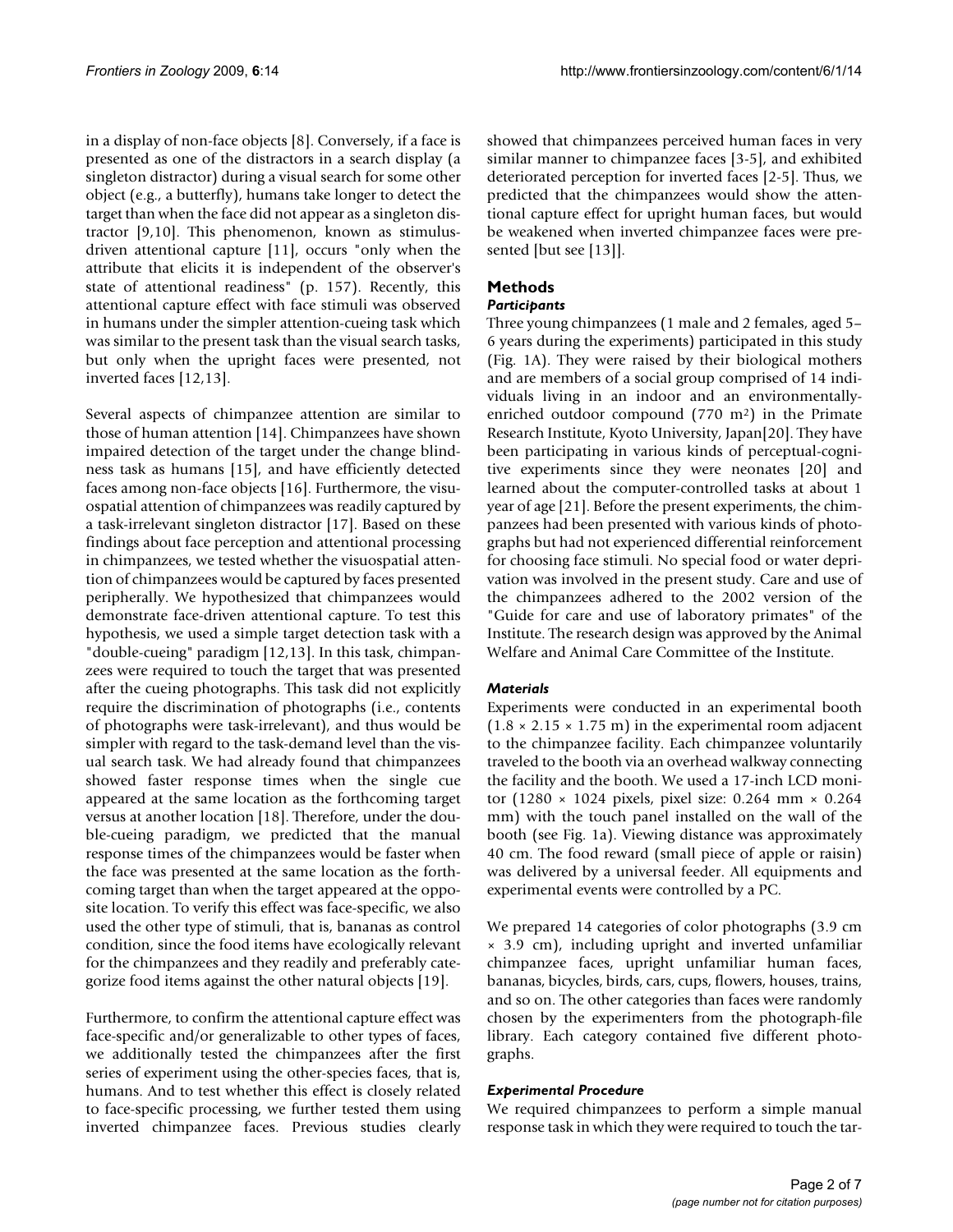

**Figure 1** (A) A 6-year old male chimpanzee, Ayumu, performing a valid face trial under the pair condition **(A) A 6-year old male chimpanzee, Ayumu, performing a valid face trial under the pair condition**. (B, C) Schematic diagram of experimental trials under single-cue and double-cue conditions. (B) and (C) also represent invalid and valid trials, respectively.

get (blue dot, 1.8 cm in diameter) presented on the left or right side of the monitor as quickly as possible (Fig. 1). As mentioned below, this task did not require the participants to discriminate explicitly among stimuli, thus we did not conduct any preliminary training before testing.

Each trial began with the presentation of the warning signal (open circle, 2.4 cm in diameter) on the bottom center of the monitor after a 2-sec intertrial interval. When the chimpanzee touched the circle, a single photograph or a pair of photographs was presented for 200 msec, immediately followed by the presentation of the target at either the left or right position. When the photographs were paired, the center-to-center distance was approximately 8 cm. If the chimpanzee touched the target, the food reward was delivered with a chime sound. Note that we did not control the eye movements of the chimpanzees during the stimulus presentations, thus this task investigated the "overt" but not "covert" orienting of attention. If the chimpanzee did not respond until 6 sec passed from the onset of the target, it disappeared and the next trial began. Trials in which the chimpanzee responded faster than 150 ms or slower than 750 ms were omitted from the subsequent analyses as outliers.

Two experimental conditions were arranged for the first experiment: single- and double-cue conditions. Under the single-cue condition, only one photograph was presented before the target (Fig. 1B). If the abrupt onset of visual stimuli at the periphery captured the visuospatial attention of chimpanzees, response times would be faster when the target appeared at the same location as the photograph (valid trials) than when it was presented at the opposite side (invalid trials) irrespective of the types of photographs [18,22]. Thus, this condition was conducted to verify the current task was enough to cause attention shift by the abrupt onset of peripheral visual stimulus. In the double-cue condition, two photographs were presented horizontally (Fig. 1C). If the attention was more readily captured by the specific types of stimuli, the response time would be faster when the target appeared at the location where that stimulus was presented than vice versa.

Experimental sessions ran 5–6 days a week. Each session lasted for 10–30 minutes depending on each chimpanzee's performance. Overall, each chimpanzee received 4.7 sessions (240  $\pm$  97 trials per session) for the single condition and 5.7 sessions (199  $\pm$  74 trials), yielded ten 96-trial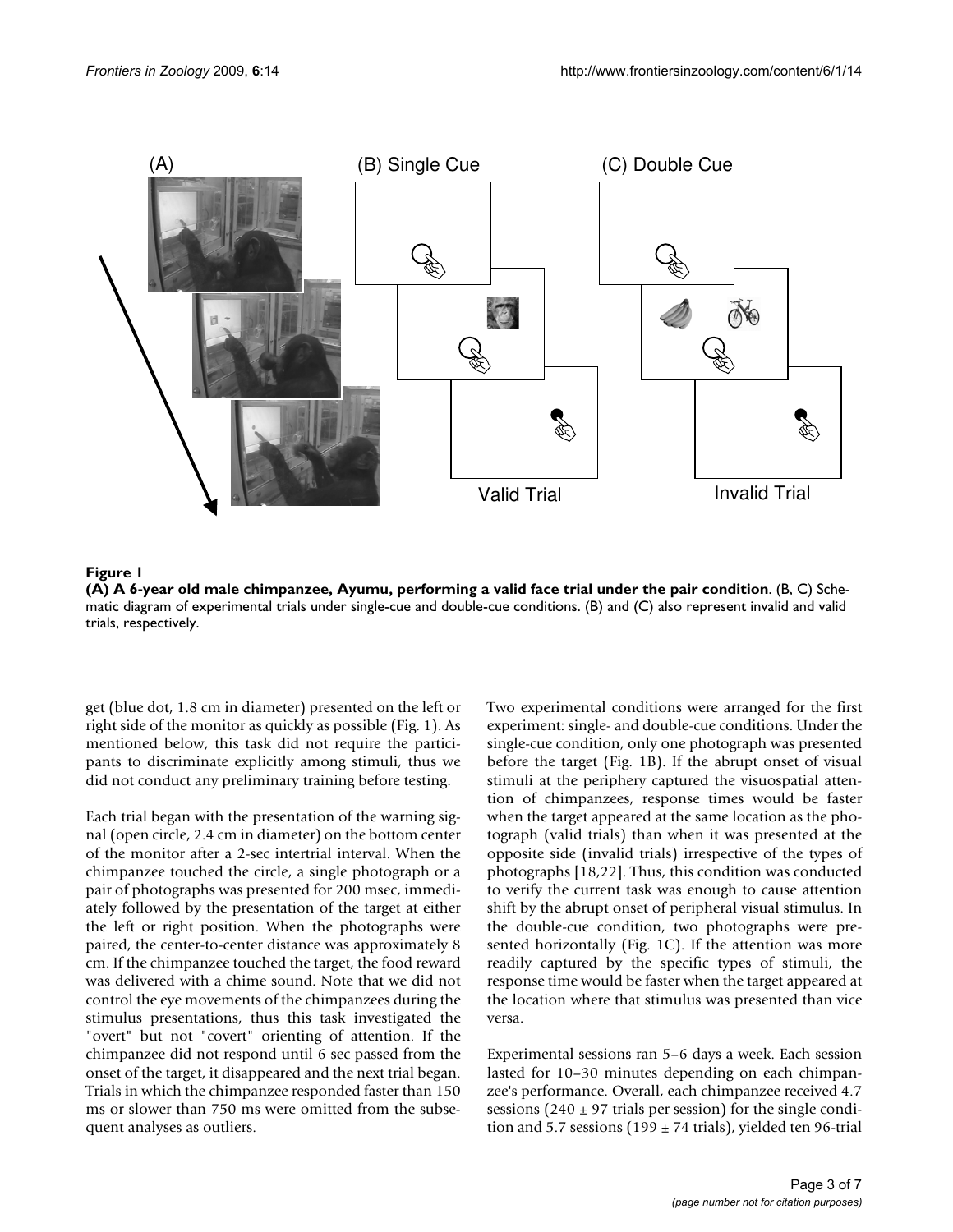blocks under each condition. Each session contained only single- or double-cue trials and these two types of sessions were given to each chimpanzee alternately.

In 25% of the trials, an upright chimpanzee face was presented (face trials); in 25% of the trials, a banana was presented (banana trials); and in the remaining 50% of the trials, pairs of photographs in other non-face categories were randomly presented (control trials). Under the face or banana trials of the double-cue condition, photographs of a chimpanzee face and a banana were paired with photographs of the other non-face and non-banana categories. The target position was randomly assigned irrespective of the type of photographs. Trials in which the target appeared at the same location as the face or banana were designated as valid trials, and those in which the target appeared at the opposite location were designated as invalid trials. The validity of each control trial was determined randomly by a computer program. The ratio between valid and invalid trials was set to 50%, reflecting that the photographs provided no information about the position of the forthcoming target. Our hypothesis was as follows: If the visuospatial attention of chimpanzees was captured by the face stimuli, as is the case among typically developing humans, the response time would be faster when the face appeared at the same location as the forthcoming target than when it appeared at the opposite location. Furthermore, we would not find such a "validity" effect in the banana and control trials.

After completing the first series of experiment, the chimpanzees were given two additional conditions. In one condition, upright human faces were paired with other photographs in 25% of the trials (human face condition) and in the other condition, inverted chimpanzee faces were paired with other inverted photographs in 25% of trials (inversion condition). For both conditions, the rest of 75% of trials was control trials as in the previous conditions. Note that inverted photographs were presented in the control trials during the inversion condition. As in the first series of experiment, each session contained only human-face or inversion conditions, and these two types of sessions were given alternately. Each chimpanzee received 4 sessions (261  $\pm$  102 trials per session) for human face condition and 4.3 sessions (247  $\pm$  92 trials) for inversion condition, yielding ten 96-trial blocks for each condition. If the faster response times on valid face trials were observed in the previous face condition, and this validity effect was not due to the local features of the face stimuli but to the configural properties of faces, this effect could be generalized to other types of faces such as human faces, and would be weakened by deterioration of configural properties such as inversion (but see [13]).

### *Statistical analyses*

We obtained 10 blocks of data for each condition for each chimpanzee. These data were analyzed separately for each condition by general linear mixed models (using SPSS 14.0J) in which the stimulus type and validity represented fixed effects, and the participants and the blocks nested within participants served as random effects. The level of statistical significance was set at 0.05.

# **Results**

Fig. 2A shows the mean response times for single condition. As hypothesized, the chimpanzees responded significantly faster in the valid trials than in the invalid trials (315 msec vs. 399 msec) under the single-cue condition, irrespective of the type of photographs. Mixed model analysis [validity (valid, invalid) × type of trials (control, banana, chimpanzee)] confirmed these results (validity;  $F_{1,145}$  = 225.591,  $p < 0.001$ , photograph;  $F_{2,145}$  = 0.485,  $p =$ 0.617, two-way interaction;  $F_{2,145} = 2.239$ ,  $p = 0.110$ ). On the other hand, as shown in Fig. 2B, the validity effects varied across the type of photographs during the doublecue condition. Especially the chimpanzees responded faster when the target appeared at the same location where the chimpanzee face had been presented than the opposite side. Mixed model analysis revealed no significant main effect of type of the trials ( $F_{2,145}$  = 1.063,  $p = 0.348$ ), but the significant effect of validity  $(F_{1,145} = 23.970, p <$ 0.001) and two-way interaction ( $F_{2,145}$  = 25.429,  $p \lt \theta$ 0.001). Post hoc analysis clearly indicated the significant effect of the validity only for face trials  $(F_{1,145} = 74.315, p$  $(6.001)$ , but not for control trials ( $F_{1,145} = 0.327$ ,  $p =$ 0.568) and banana trials ( $F_{1,145}$  = 0.186,  $p$  = 0.667). These results are also consistent with our hypothesis.

Fig. 3 shows the mean response times for the two additional tests. In the upright human face condition, the chimpanzees exhibited faster response times for valid face trials (353 ms) than invalid trials (383 ms, Fig. 3A). Mixed model analysis [validity (valid, invalid)  $\times$  type of the trials (control, human face)] indicated no significant effect of trial types  $(F_{1,87} = 0.499, p = 0.482)$ , but the significant effect of validity ( $F_{1,87}$  = 9.093,  $p = 0.003$ ) and two-way interaction ( $F_{1,87} = 4.920$ ,  $p = 0.029$ ). Post hoc analysis indicated the significant effect of validity only for upright human face trials  $(F_{1,87} = 13.695, p < 0.001)$  but not for control trials  $(F_{1,87} = 0.318, p = 0.574)$ . In the inverted chimpanzee face condition, although the chimpanzees apparently exhibited faster response times for the valid inverted face trials (354 ms) than invalid trials (371 ms), this difference did not reach to the statistical significance (trial types;  $F_{1,87} = 1.779$ ,  $p = 0.186$ , validity;  $F_{1,87} = 2.447$ ,  $p = 0.121$ , two-way interaction;  $F_{1.87} = 2.575$ ,  $p = 0.112$ ).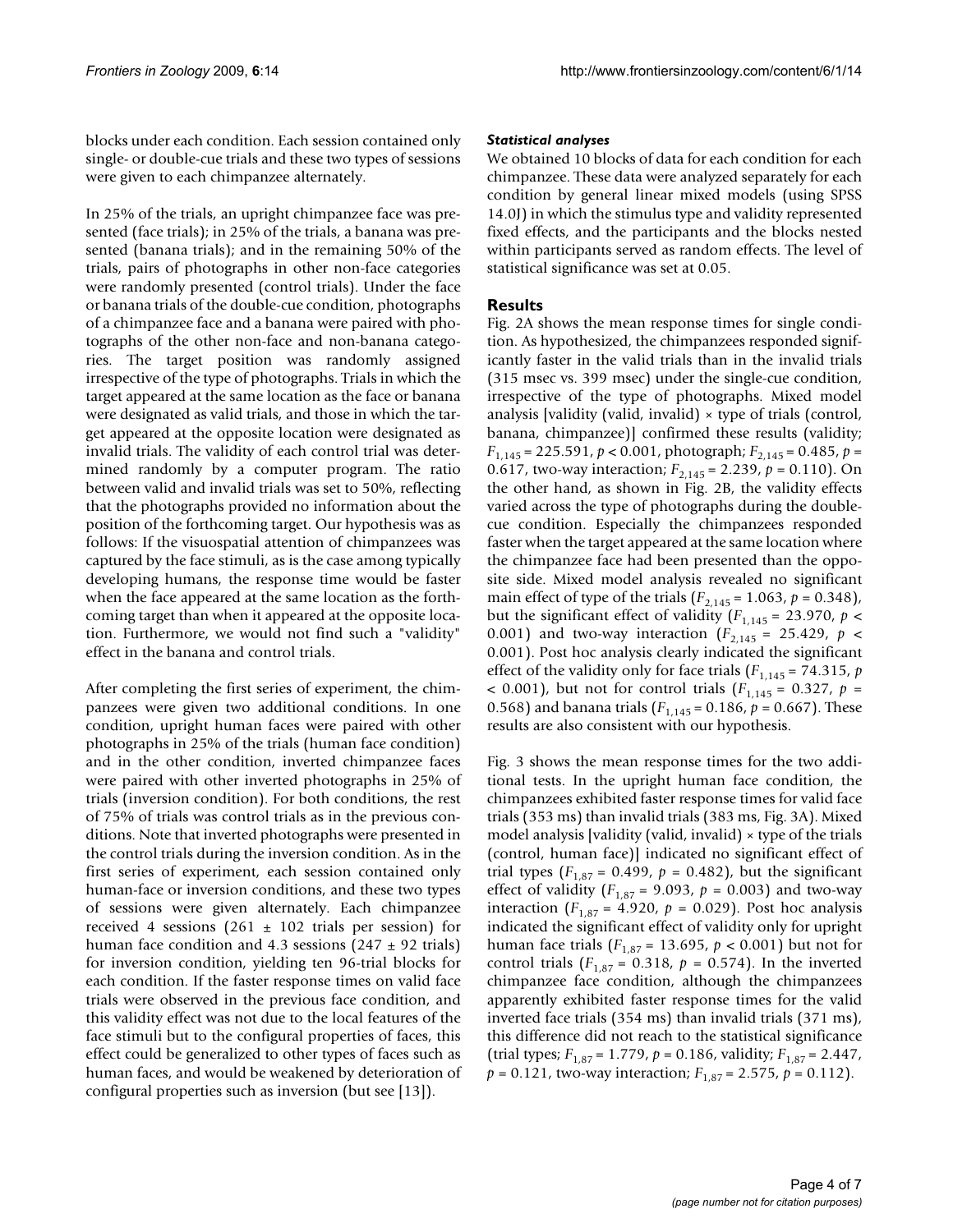

# Mean response times (in msec) for each trial type **Figure 2** in the single-cue (A) and double-cue (B) conditions

**Mean response times (in msec) for each trial type in the single-cue (A) and double-cue (B) conditions**. White bars: valid trials, gray bars: invalid trials. Error bars indicate 95% confidence intervals. \*\*\*: *p* < 0.001.

# **Discussion**

The results clearly showed that the attention of the chimpanzees shifted to the location where the face had been presented. This effect is considered specific to facial stimuli because it was generalized to human faces. Furthermore, this effect was weakened when the face was inverted, suggesting that orientation-specific spatial configurations of facial features are one of the critical factors for this effect. These results are consistent with the previous studies showing the inversion effect in face perception in chimpanzees [2-5], and recent studies using positron emission tomography (PET) and event-related potentials showing brain activity that is specific to processing faces among chimpanzees ([23] and G. Matsuda et al., personal communication).

Low-level non-facial features, such as global brightness or color hue, that were identical in all chimpanzee photographs might have caused this face-specific attentional capture. Indeed, the chimpanzee photographs (mean gray-scale value ranging from 0 (black) to 255 (white) was 117.2) were darker than the other stimuli (144.6 averaged across all the other photographs). Thus, the brightness contrast against the white background might have caused the stimulus-driven attentional capture [11]. However, this feature cannot account for the face specificity of the attention capture in the present experiments because the validity effect was also observed in response to human

faces (mean gray-scale value was 155.1), which were brighter than chimpanzee faces and as bright as control photographs. Although we should examine the other local features, the conclusion thus far is that the attentional capture observed in the present experiments is specific to faces including other species.

We also found that the validity effect was weakened by the inverted presentation of faces. This fact may imply attentional capture caused by face stimuli requires configural processing of face. This speculation is consistent with our previous studies showing the superiority of upright faces in visual searches of faces performed by chimpanzees; in these, participants conducted more efficient searches for upright faces than inverted faces even when we presented human, dog, and caricatured faces as well as chimpanzee faces [3,5,16]. In some study, validity effect still remained in humans when the inverted face was presented in the similar experimental setting to ours unlike under the visual search paradigm [13,24]. Our results also exhibited the slightly positive validity effect for inverted faces (17 msec advantage for valid trials) though not significant. When comparing Figs. 2 and 3, there is a clear "practice effect" on response times during the present study (398 ms in average across all types of trials of the first 2 conditions vs. 368 ms for the latter 2 conditions). Thus, it might be possible that this practice effect masked the validity effect in the inverted face condition.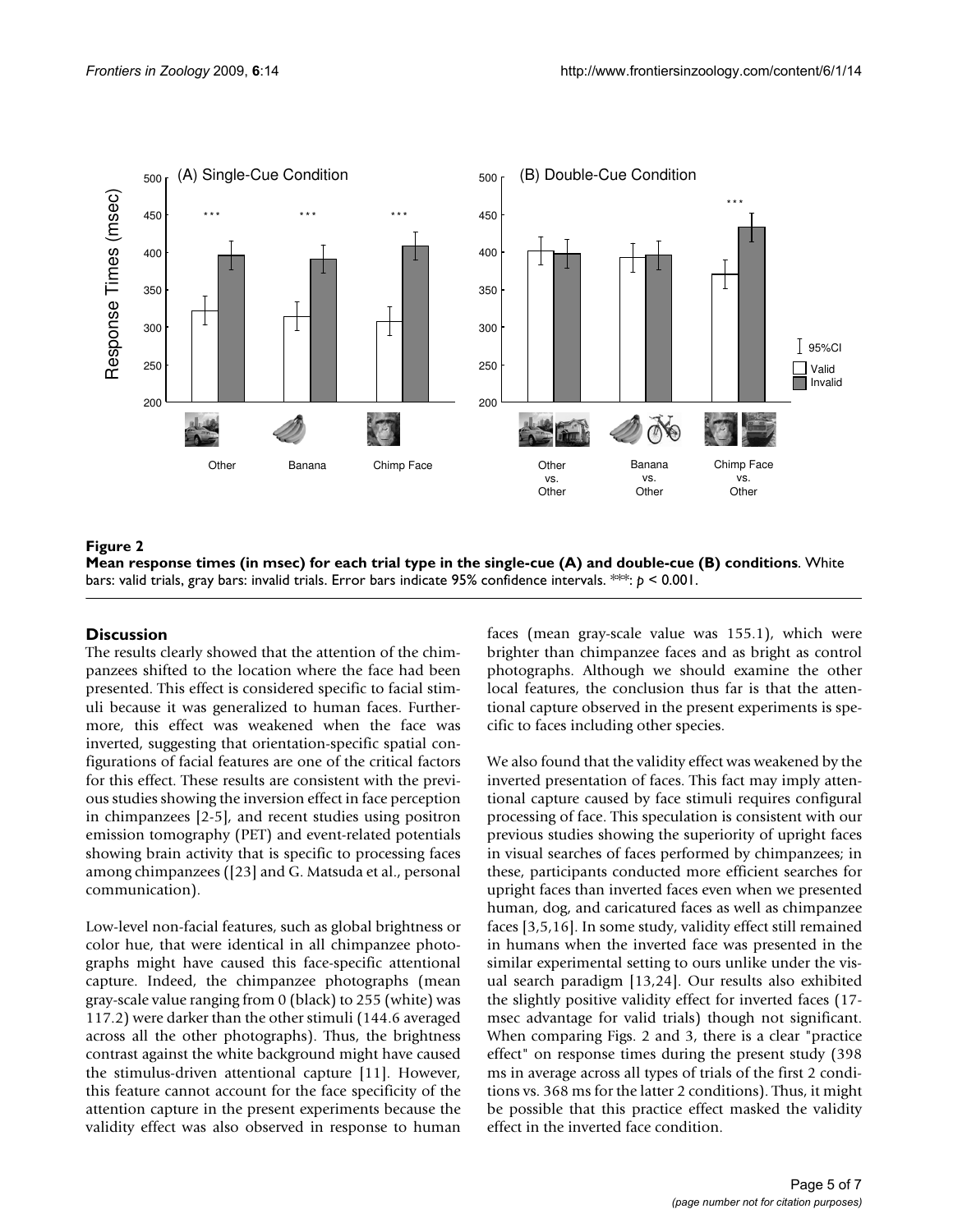

### Mean response times (in msec) for each trial type in the upri **Figure 3** ght human face (A) and inverted chimpanzee face (B) conditions **Mean response times (in msec) for each trial type in the upright human face (A) and inverted chimpanzee face (B) conditions**. White bars: valid trials, gray bars: invalid trials. Error bars indicate 95% confidence intervals. \*\*\*: *p* < 0.001.

Note that, however, the inversion effect on attentional capture by faces is still controversial in humans. The discrepancy of the results from humans can be discussed on the basis of differences in task demands in some degree (detecting the non-face target among search display including a face vs. detecting the simple target cued or uncued by the facial stimuli). In humans attentional capture by the face was modulated by the to-down control [12]. Thus, it is plausible that the task demands in the present experiment might affect the top-down, voluntary components of chimpanzee's attention, resulting in the differential effect of face inversion. This speculation should be further tested in the future using various kinds of tasks.

Bindemann and Burton [13] discussed the role of eye region in the attention to the face in humans. They found no inversion effect and proposed the possibility of preserved configuration of eye region (horizontally arranged eyes) both in upright and inverted faces. This discussion is quite suggestive to interpret our results from chimpanzees. In the series of eye-tracking studies, we found different scanning patterns of faces between chimpanzees and humans [25]: both species initially fixate eye regions but the duration is of fixation to the eyes are much shorter for chimpanzees than humans. In the present study, the chimpanzees, who exhibited inversion effect for face perception but paying less attention to the eye regions where the configuration was unchanged against inversion, showed weakened effect of attentional capture by the face. These results, conversely imply that inversion effect of attentional capture by the face in humans might be weakened (or masked) by the strong attentional biases to the eye region. The role of eyes in the attention to the face is still open for investigations. This should be examined with various populations including typical and atypical